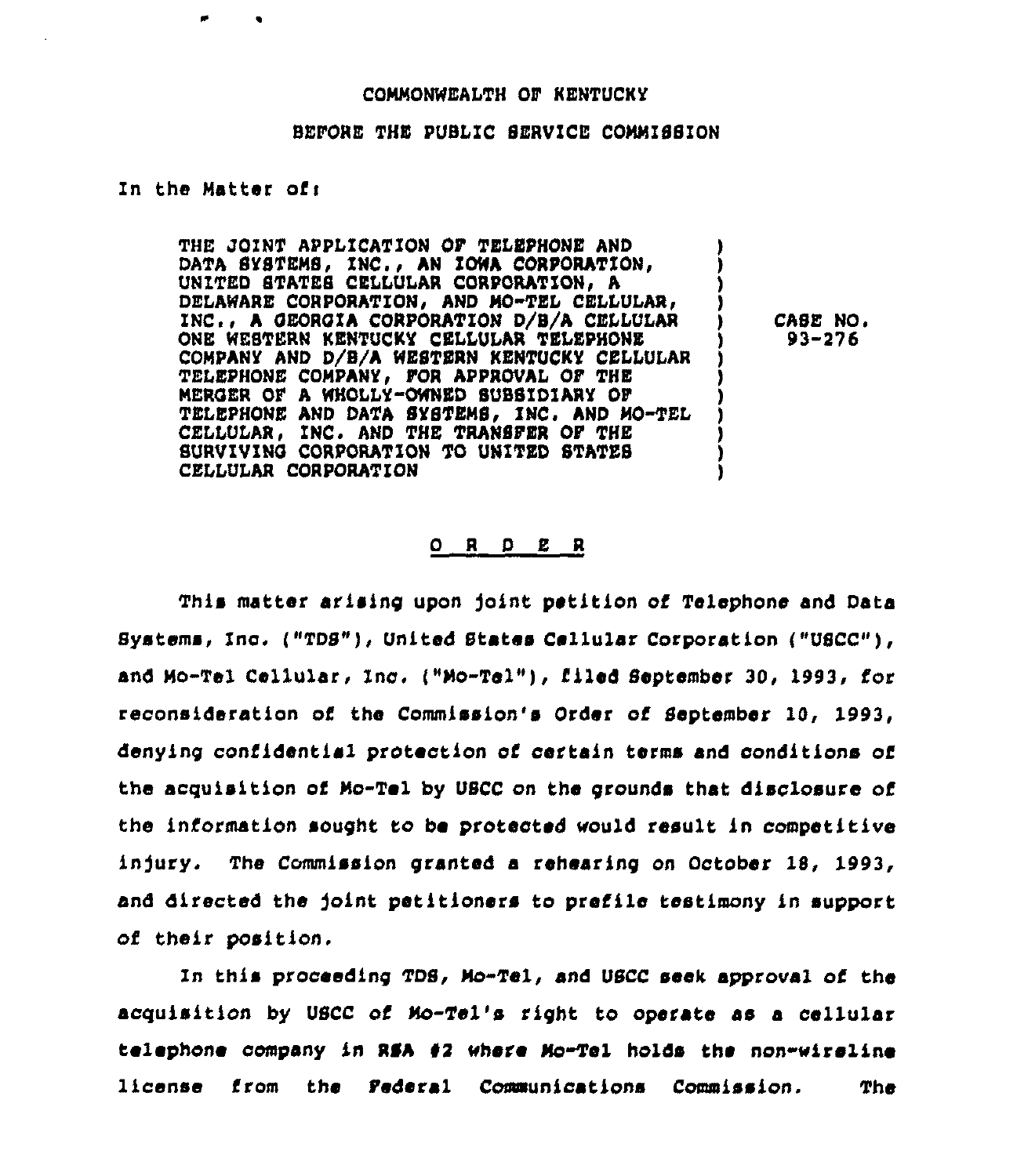acquisition will be accomplished by the merger of a wholly-owned subsidiary of TDS into Ro-Tel and the transfer of the corporate shares of the surviving entity to USCC. The terms and conditions of the transaction are contained in a letter agreement between the parties. Because the purchase price can be derived from the letter agreement, the parties, in particular USCC and TDS, have petitioned to protect those portions of the agreement which reveal that information.

 $\mathbf{r}$ 

The original petition for confidentiality was filed on August 6, 1993 and alleged that disclosure of the information would reveal the value USCC and TDS have placed on the property to be acquired. Because USCC and TDS compete with other telephone companies in acquiring and selling cellular wire line systems, USCC and TDS maintain that disclosure of this information would affect their ability to compete effectively in the market either as buyers or sellers.

ln denying protection, the Commission found that although the prices paid for cellular systems help to establish the value of all cellular systems, the purchase price of any particular cellular system will ultimately be dependent upon the nature and character of the system itself and the price the potential buyers are willing to offer for the system. On the basis of this finding, the Commission concluded that the purchase price contained in the letter agreement had no competitive value and the petition should be denied.

$$
-2-
$$